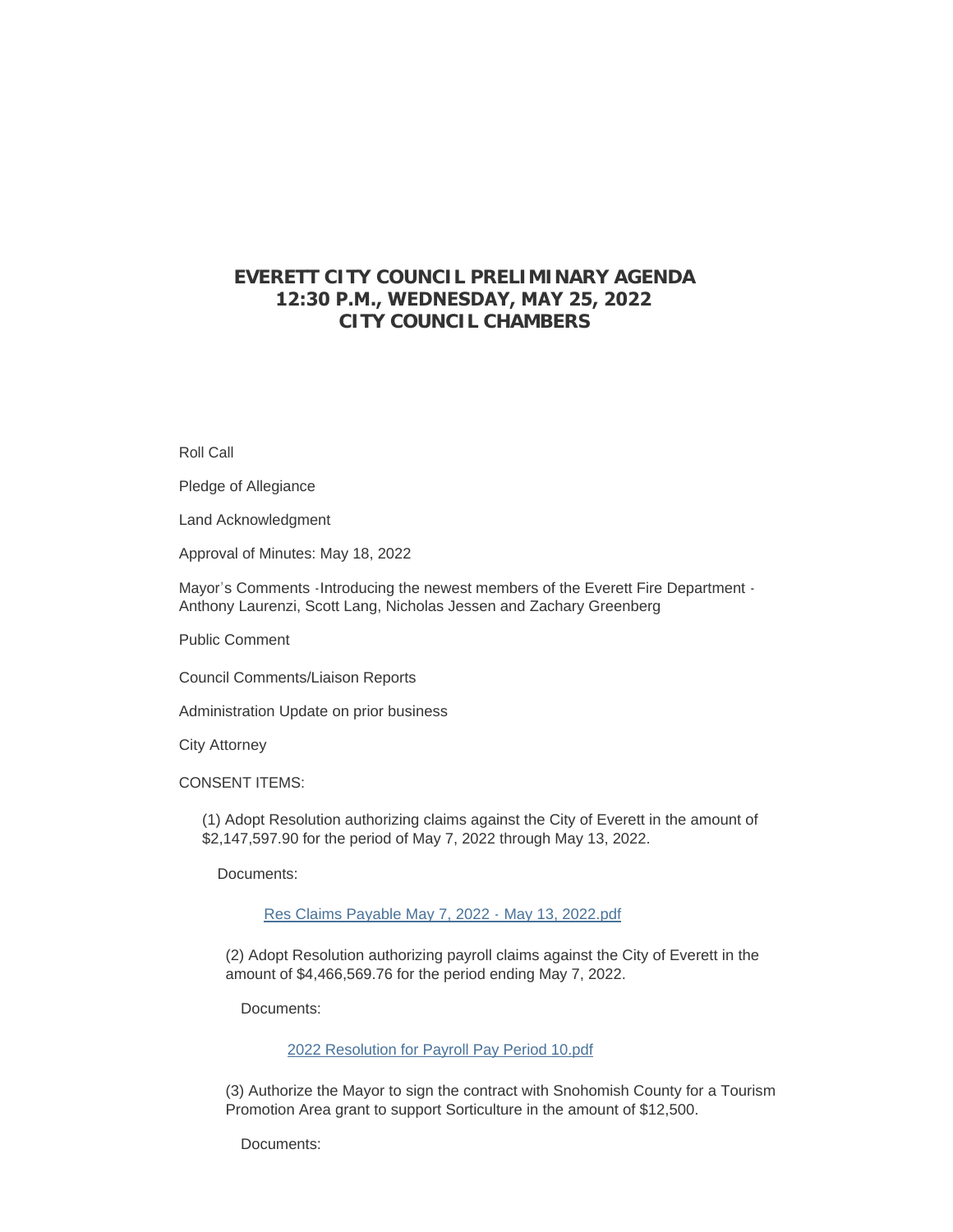#### [2022 Sorticulture TPA Contract\\_PDF.pdf](https://www.everettwa.gov/AgendaCenter/ViewFile/Item/13777?fileID=81140)

(4) Authorize the Mayor to sign the contract with Brink Electric, Inc. for the Everett Transit Operations Base Inductive Charging Infrastructure Project.

Documents:

[ET Inductive Charging Infrastructure Project\\_PDF.pdf](https://www.everettwa.gov/AgendaCenter/ViewFile/Item/13778?fileID=81141)

(5) Authorize the Mayor to sign an energy services agreement with the Washington State Department of Enterprise Services and McKinstry Essention, LLC. for the Main Library HVAC Replacement Project in the Amount of \$88,000.00.

Documents:

[Main Library HVAC Dept of Enterprise Services\\_PDF.pdf](https://www.everettwa.gov/AgendaCenter/ViewFile/Item/13779?fileID=81142)

(6) Authorize the Mayor to sign a Professional Services Agreement with Parametrix, Inc. for GC/CM advisory and consulting services for the Everett Municipal Building – Public Works Tenant Improvements Project in the amount not to exceed \$90,758.00.

Documents:

### [Professional Services Agreement\\_Parametrix\\_PDF.pdf](https://www.everettwa.gov/AgendaCenter/ViewFile/Item/13780?fileID=81143)

(7) Award the construction contract for the Shore Avenue Forcemain Project to Redtail, LLC of Snohomish, WA in the amount of \$855,032.99, and authorize the Mayor to sign the contract in substantially the form provided.

Documents:

[Redtail LLC\\_Share Ave Forcemain\\_Award\\_PDF.pdf](https://www.everettwa.gov/AgendaCenter/ViewFile/Item/13781?fileID=81144)

#### ACTION ITEMS:

(8) CB 2205-15- 3rd and final Reading – Adopt an Ordinance creating a Special Improvement Project entitled "Everett Main Library HVAC Replacement Project", Fund 342, Program 034, to accumulate project costs in the amount of \$88,000

Documents:

#### [CB2205-15.pdf](https://www.everettwa.gov/AgendaCenter/ViewFile/Item/13782?fileID=81145)

(9) CB 2205-16 – 3rd and final Reading - Adopt an Ordinance creating a Special Improvement Project entitled "3rd Avenue Water Quality Treatment" Fund 336, Program 029.

Documents:

### [CB2205-16.pdf](https://www.everettwa.gov/AgendaCenter/ViewFile/Item/13783?fileID=81146)

(10) CB 2205-17 – 3rd and final Reading - Adopt an Ordinance amending Ordinance No. 3811-21 entitled "South Police Precinct Locker Room Renovation Project", Fund 342, Program 032, to accumulate the construction funds for the project in the amount of \$400,000.

Documents: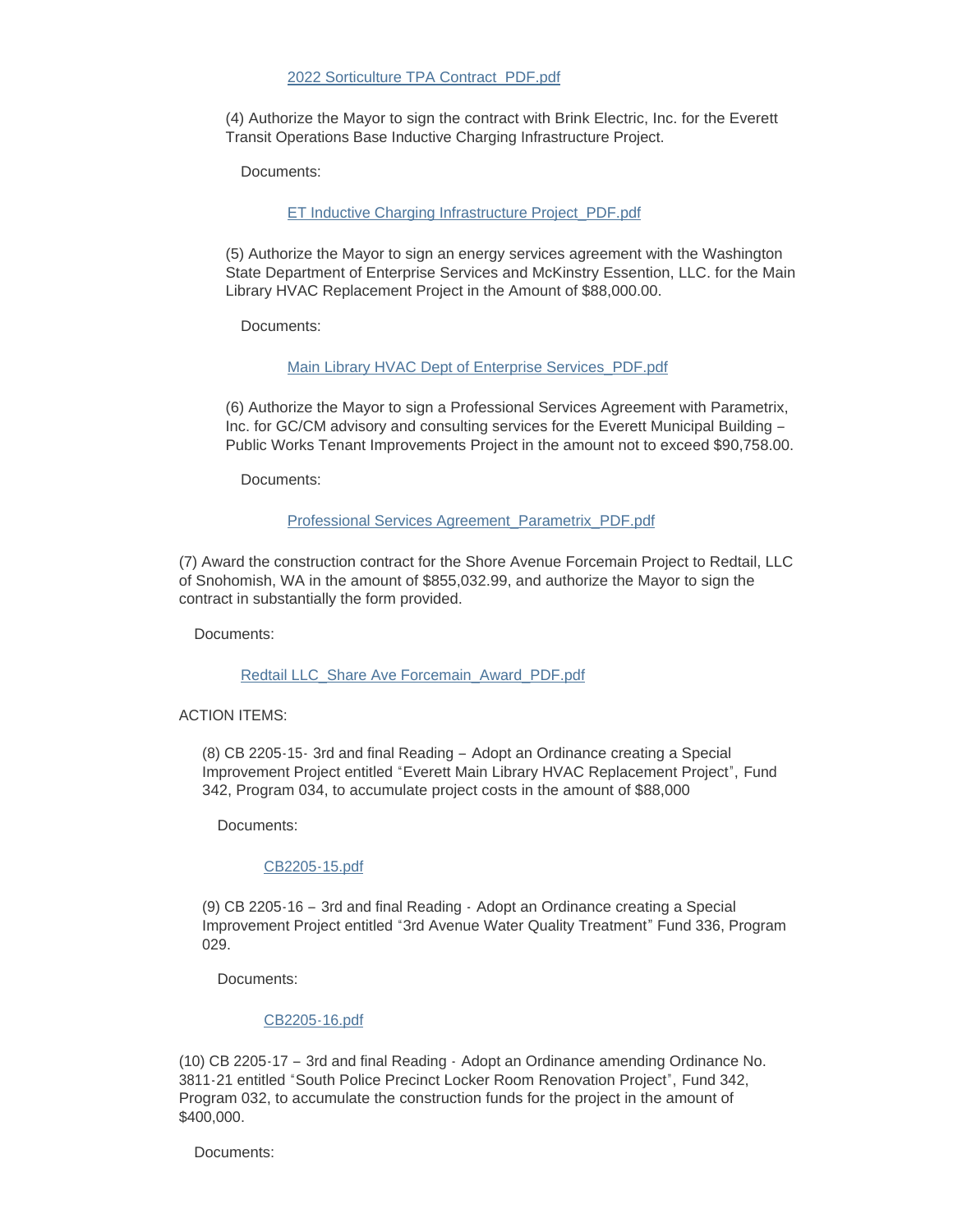### [CB2205-17.pdf](https://www.everettwa.gov/AgendaCenter/ViewFile/Item/13784?fileID=81147)

COUNCIL BRIEFING AGENDA: (These items come before the City Council serving as a Council Committee of the Whole and are likely to be scheduled at a future meeting.)

(11) CB 2205-18 – 1st Reading and Public Hearing – Adopt the Proposed Ordinance amending Ord. 2918-06, Ord. 3623-18, and Ord. No. 3668-19 Fare Changes (ppt). (2nd 3rd and final reading and public hearing on 6-1-22).

Documents:

[CB2205-18.pdf](https://www.everettwa.gov/AgendaCenter/ViewFile/Item/13785?fileID=81148) [2022 Fare Changes.pdf](https://www.everettwa.gov/AgendaCenter/ViewFile/Item/13785?fileID=81149)

Executive Session

Adjourn

## PARTICIPATION IN REMOTE COUNCIL MEETINGS

- Call in to listen to the Council meetings: 425.616.3920, conference ID: 724 887 726#
- [Participate remotely via Zoo](http://everettwa.gov/speakerform)m by registering to speak at everettwa.gov/speakerform. You must register no later than 30 minutes prior to [the meeting. Or c](https://www.everettwa.gov/cdn-cgi/l/email-protection#f490839d98989d959987b4918291869180808395da939b82)ontact Deb Williams at 425.257.8703 or [email protected] and identify the topic you wish to address.
- Provide written public comments by email to [\[email protected\]](https://www.everettwa.gov/cdn-cgi/l/email-protection) or mail to 2930 Wetmore Avenue, Suite 9A, Everett, WA 98201. Emailing comments 24 hours prior to the meeting will ensure your comment is distributed to councilmembers and appropriate staff.
- Persons seeking to comment on non-agenda items may be asked to submit the comments in writing if the comment does not address an issue of broad public interest.

# AGENDAS, BROADCAST AND RECORDINGS

- [The Council agendas and](http://everettwa.gov/citycouncil) meeting recordings can be found, in their entirety, at everettwa.gov/citycouncil.
- The Council meetings are broadcast on government-access cable Comcast Channel 21 and Frontier Channel 29. They are rebroadcast on Monday and Tuesday at noon; Thursday at 2 p.m. and 7 p.m.; Friday and Sunday at 7 p.m.; Saturday at 10 a.m.
- Watch live meetings and recordings at [YouTube.com/EverettCity](http://youtube.com/everettcity).

# CONTACT THE COUNCIL

If you do not wish to participate in the meeting, we provide these other [methods of conta](https://www.everettwa.gov/cdn-cgi/l/email-protection#d192bea4bfb2b8bd91b4a7b4a3b4a5a5a6b0ffb6bea7)cting your elected officials: Email the Council at [email protected]

• Call the Council offices at  $425.257.8703$